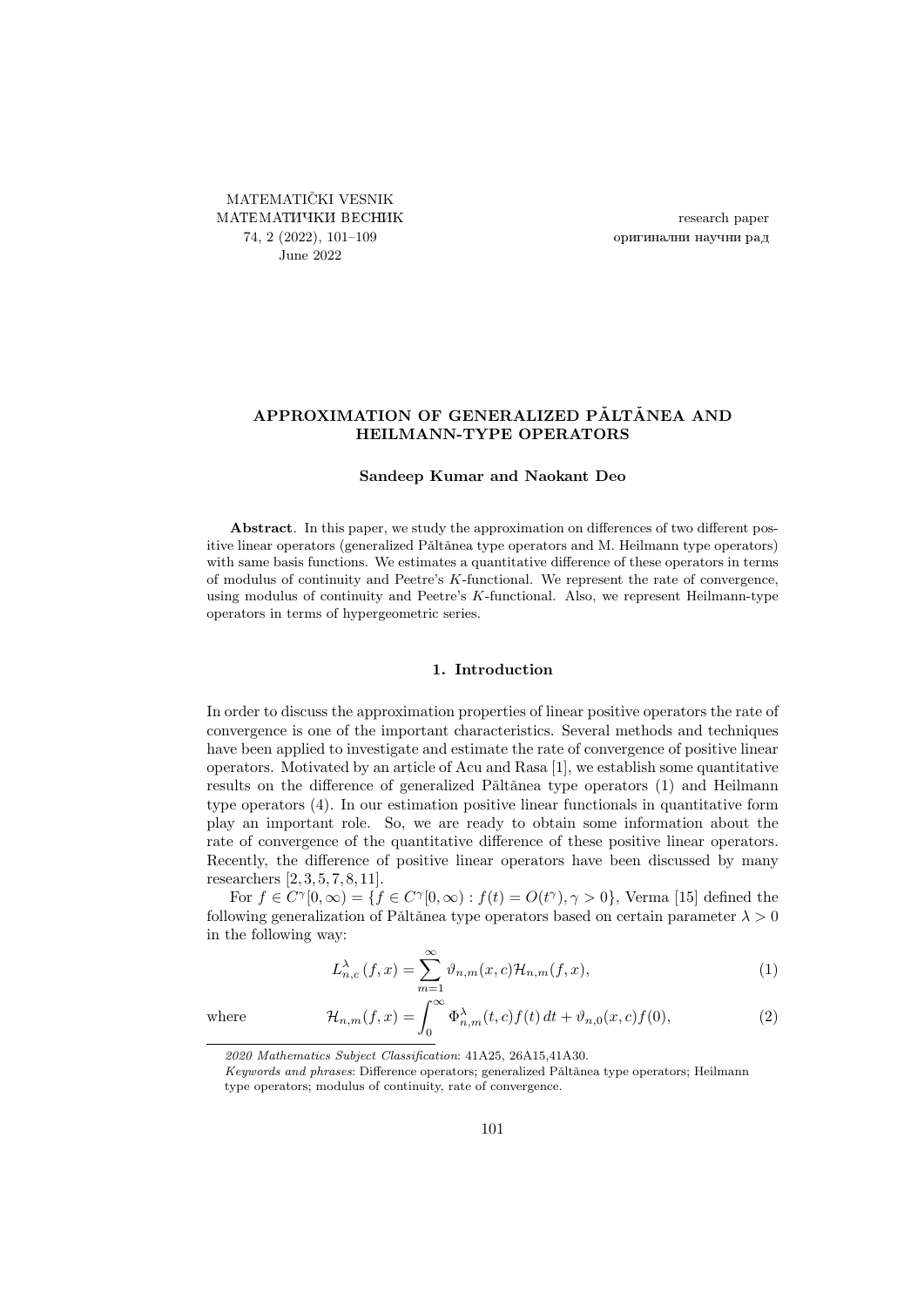$$
\vartheta_{n,m}(x,c) = \frac{(-x)^m}{m!} \varphi_{n,c}^{(m)}(x);
$$
\n
$$
\Phi_{n,m}^{\lambda}(t,c) = \begin{cases}\n\frac{n\lambda}{\Gamma(m\lambda)} e^{-n\lambda t} (n\lambda t)^{m\lambda - 1}, & c = 0 \\
\frac{\Gamma(\frac{n\lambda}{c} + m\lambda)}{\Gamma(m\lambda)\Gamma(\frac{n\lambda}{c})} \frac{c^{m\lambda} t^{m\lambda - 1}}{(1 + ct)^{\frac{n\lambda}{c} + m\lambda}}, & c \in \mathbb{N},\n\end{cases}
$$
\nand\n
$$
\varphi_{n,c}(x) = \begin{cases}\ne^{-nx}, & c = 0, \\
(1 + cx)^{-\frac{n}{c}}, & c \in \mathbb{N},\n\end{cases}
$$

where  $\{\varphi_{n,c}(x)\}_{n=1}^{\infty}$  is a sequence of continuous functions defined on [0, b],  $b > 0$ and for each  $n \in \mathbb{N}$ ,  $m \in \mathbb{N}^0 := \mathbb{N} \cup \{0\}$  satisfies that  $\varphi_{n,c}$  is monotone with  $(-1)^n \varphi_{n,c}(x) \ge 0$  for  $x \in [0,\infty)$  and  $\phi_{n,c}(0) = 1$ .

Lastly, there exists an integer c such that  $\varphi_{n,c}^{(m+1)}(x) = -n\varphi_{n+c,c}^{(m)}(x), n > \max\{0, -c\};$  $x \in [0, b].$  It can be verified that the operators  $L_{n,c}^{\lambda}(f, x)$  are well defined for  $f \in C^{\gamma}[0,\infty)$ .

Moreover, for  $\lambda = 1$ , the operators [\(1\)](#page-0-1) reduce to the Srivastava-Gupta opera-tors [\[14\]](#page-8-9). For  $c = 0, \lambda > 0$ , we obtain a modified operators due to Păltănea [\[12\]](#page-8-10). And, for  $c = 0$ ,  $\lambda = 1$  operators [\(1\)](#page-0-1) reduce to Phillips operators [\[6,](#page-8-11) [13\]](#page-8-12).

It can be easily observed by simple computation of [\(2\)](#page-0-2) that:

$$
\int_0^\infty \Phi_{n,m}^{\lambda}(t,c) t^r dt = \frac{\Gamma(m\lambda+r)}{\Gamma(m\lambda)} \frac{1}{\prod_{i=1}^r (n\lambda - ic)}.
$$
\n(3)\n
$$
\int_0^\infty \Phi_{n,m}^{\lambda}(t,c) dt = 1.
$$

For  $r = 0$ , we get

In 1988, M. Heilmann [\[10\]](#page-8-13) considered a sequence of continuous functions defined on the interval  $[0, \infty)$ . This sequences is defined as follows:

<span id="page-1-1"></span><span id="page-1-0"></span>
$$
M_{n,c}(f;x) = \sum_{m=0}^{\infty} \vartheta_{n,m}(x) \Upsilon_{n,m}(f,x), \tag{4}
$$

where

$$
\Upsilon_{n,m}(f,x) = (n-c)\int_0^\infty \vartheta_{n,m}(t)f(t) dt.
$$
 (5)

For  $x \in [0, \infty)$ ,  $\vartheta_{n,m}(x) = (-1)^m \frac{x^m}{m!} \varphi_n^m(x)$ , where

$$
\varphi_n(x) = \begin{cases}\n(1-x)^n & \text{for the interval } [0,1] \text{ with } c = 1, \\
e^{-nx} & \text{for the interval } [0,\infty) \text{ with } c = 0, \\
(1+cx)^{\frac{-n}{c}} & \text{for the interval } [0,\infty) \text{ with } c > 0.\n\end{cases}
$$

By simple calculation, we obtain

<span id="page-1-2"></span>
$$
\Upsilon_{n,m}(f,x) = \frac{(m+r)!\Gamma(\frac{n}{c} - r - 1)}{c^r m! \Gamma(\frac{n}{c} - 1)}.
$$
\n(6)

In this article we consider only two cases:  $c > 0$  and  $c = 0$ .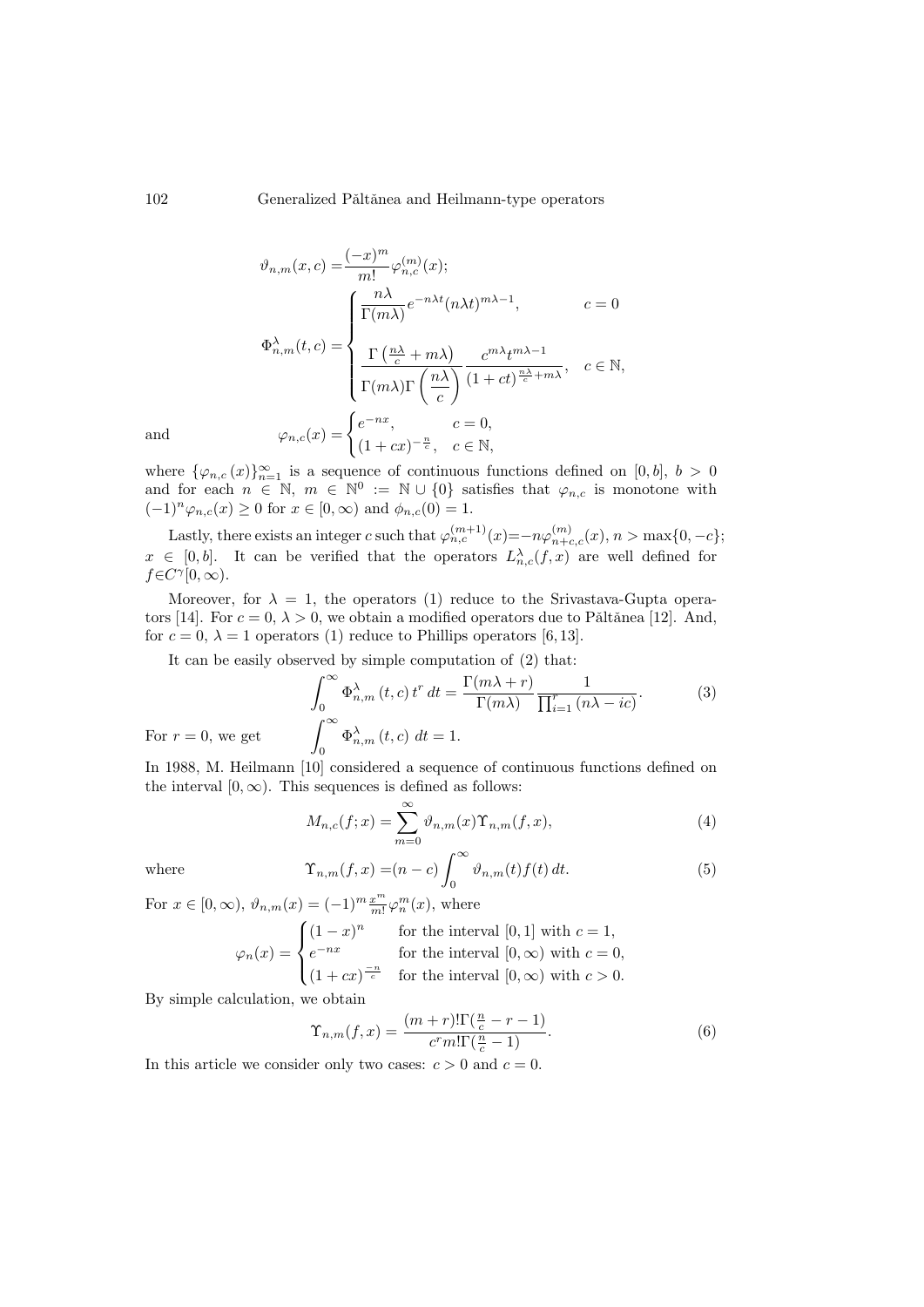# S. Kumar, N. Deo 103

# 2. Basic results

In this section, we discuss some lemmas which will be used in the main results.

LEMMA 2.1. For 
$$
e_r(t) = t^r
$$
,  $r \in \mathbb{N} \cup \{0\}$  the moments of operators (1) are:  
\n
$$
L_{n,c}^{\lambda}(e_0, x) = 1;
$$
\n
$$
L_{n,c}^{\lambda}(e_1, x) = \frac{n\lambda}{n\lambda - c}x;
$$
\n
$$
L_{n,c}^{\lambda}(e_2, x) = \frac{1}{(n\lambda - c)(n\lambda - 2c)}[n(n+c)\lambda^2 x^2 + n\lambda(1+\lambda)x];
$$
\n
$$
L_{n,c}^{\lambda}(e_3, x) = \frac{1}{(n\lambda - c)(n\lambda - 2c)(n\lambda - 3c)}[n\lambda^3(2c^2 + 3cn + n^2)x^3 + 3n\lambda^2(c+n)(1+\lambda)x^2 + n\lambda(1+3\lambda + \lambda^2x];
$$
\n
$$
L_{n,c}^{\lambda}(e_4, x) = \frac{1}{(n\lambda - c)(n\lambda - 2c)(n\lambda - 3c)(n\lambda - 4c)}[(c^2 + nc)(2c+n)(3c+n)\lambda^4 x^4 + 6(2c^2 + 3nc + n^2)(n+c\lambda)\lambda^3 x^3 + (c+n)(7c\lambda^2 + n(11+18\lambda))\lambda^2 x^2 + (c\lambda^3 + n(6+11\lambda + 6\lambda^2))\lambda x].
$$

Proof. From  $(2)$ , we have

$$
\mathcal{H}_{n,m}(e_0) = 1; \quad \mathcal{H}_{n,m}(e_1) = \frac{m\lambda}{n\lambda - c}, \qquad \mathcal{H}_{n,m}(e_2) = \frac{m\lambda(m\lambda + 1)}{(n\lambda - c)(n\lambda - 2c)};
$$
\n
$$
\mathcal{H}_{n,m}(e_3) = \frac{m\lambda(m\lambda + 1)(m\lambda + 2)}{(n\lambda - c)(n\lambda - 2c)(n\lambda - 3c)}; \quad \mathcal{H}_{n,m}(e_4) = \frac{m\lambda(m\lambda + 1)(m\lambda + 2)(m\lambda + 3)}{(n\lambda - c)(n\lambda - 2c)(n\lambda - 3c)(n\lambda - 4c)}.
$$
\nIn view of these equalities, we get the required result.

LEMMA 2.2. The moments of operators [\(5\)](#page-1-1) with  $e_r(t) = t^r$ ,  $r \in \mathbb{N} \cup \{0\}$  are:  $M(\rho_0; r) =1$ ;

$$
M_{n,c}(e_0; x) = 1;
$$
  
\n
$$
M_{n,c}(e_1; x) = \frac{1}{n-2c} [nx+1];
$$
  
\n
$$
M_{n,c}(e_2; x) = \frac{1}{(n^2 - 5cn + 6c^2)} [(cn + n^2)x^2 + 4nx + 2];
$$
  
\n
$$
M_{n,c}(e_3; x) = \frac{1}{(n^2 - 5cn + 6c^2)(n - 4c)} [n(2c^2 + 3cn + n^2)x^3 + 9n(c + n)x^2 + 18nx + 6];
$$
  
\n
$$
M_{n,c}(e_4; x) = \frac{1}{(n^2 - 5cn + 6c^2)(n - 4c)(n - 5c)} [n(6c^3 + 11c^2n + 6cn^2 + n^3)x^4 + 16n(2c^2 + 3cn + n^2)x^3 + 72n(c + n)x^2 + 96nx + 24].
$$

Proof. From the equation  $(6)$ , we obtain

$$
\Upsilon_{n,m}(e_0, x) = 1;
$$
  $\Upsilon_{n,m}(e_1, x) = \frac{m+1}{(n-2c)};$   $\Upsilon_{n,m}(e_2, x) = \frac{(m+1)(m+2)}{(n-2c)(n-3c)};$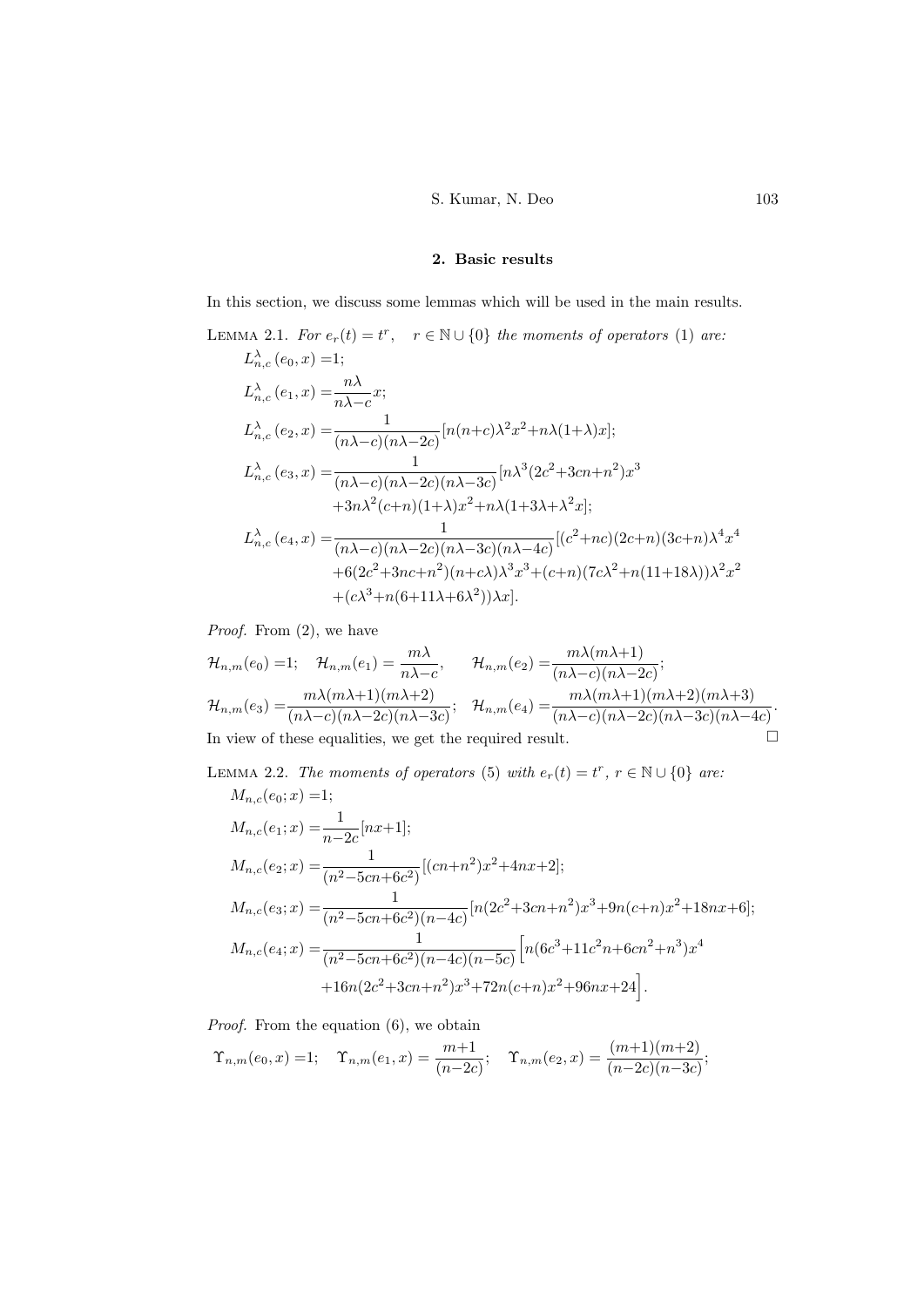### 104 Generalized Pǎltǎnea and Heilmann-type operators

$$
\Upsilon_{n,m}(e_3, x) = \frac{(m+1)(m+2)(m+3)}{(n-2c)(n-3c)(n-4c)}; \quad \Upsilon_{n,m}(e_4, x) = \frac{(m+1)(m+2)(m+3)(m+4)}{(n-2c)(n-3c)(n-4c)(n-5c)}.
$$
  
Using these equalities, we get the required result.

## 3. Hypergeometric form

The hypergeometric series and the confluent hypergeometric series are defined as:

$$
{}_{2}F_{1}(a,b;c;x) = \sum_{m=0}^{\infty} \frac{(a)_{m}(b)_{m}}{(c)_{m}m!} x^{m}
$$
 and  ${}_{1}F_{1}(a,b;x) = \sum_{m=0}^{\infty} \frac{(a)_{m}}{(b)_{m}m!} x^{m}$ ,

respectively, where the Pochhammer symbol  $(n)<sub>m</sub>$  is defined as:

$$
(n)_m = n(n+1)(n+2)(n+3)\dots(n+m-1).
$$

LEMMA 3.1. For  $n > 0$  and  $r \ge 1$ , we have

$$
M_{n,c}(e_r;x) = \frac{\Gamma(r+1)}{c^r} \frac{\Gamma(\frac{n}{c}-r-1)}{\Gamma(\frac{n}{c}-1)} {}_2F_1\left(\frac{n}{c},-r;1;-cx\right).
$$

*Proof.* Using the equations [\(4\)](#page-1-0) and [\(6\)](#page-1-2) and the Pochhammer symbol  $(n)_k$ , we have

$$
M_{n,c}(e_r; x) = (n - c) \sum_{m=0}^{\infty} \vartheta_{n,m}(x, c) \int_0^{\infty} \frac{\left(\frac{n}{c}\right)m}{m!} \frac{(tc)^m}{(1 + ct)^{\frac{n}{c} + m}} t^r dt
$$
  
\n
$$
= (n - c) \sum_{m=0}^{\infty} \vartheta_{n,m}(x, c) \frac{\left(\frac{n}{c}\right)m}{m!} \frac{1}{c^r} \int_0^{\infty} \frac{(tc)^{m+r}}{(1 + ct)^{\frac{n}{c} + m}} dt
$$
  
\n
$$
= (n - c) \sum_{m=0}^{\infty} \vartheta_{n,m}(x, c) \frac{\left(\frac{n}{c}\right)m}{m!} \frac{1}{c^{r+1}} \beta(r + m + 1, \frac{n}{c} - r - 1)
$$
  
\n
$$
= \frac{r!}{c^r} \frac{\Gamma(\frac{n}{c} - r - 1)}{\Gamma(\frac{n}{c} - 1)} (1 + cx)^{\frac{-n}{c}} \sum_{m=0}^{\infty} \frac{(r+1)m}{m!(1)m} \left(\frac{cx}{1 + cx}\right)^m
$$
  
\n
$$
= \frac{\Gamma(r+1)}{c^r} \frac{\Gamma(\frac{n}{c} - r - 1)}{\Gamma(\frac{n}{c} - 1)} {}_2F_1\left(\frac{n}{c}, -r; 1; -cx\right).
$$

### 4. Difference of operators

Let  $C_B [0, \infty)$  be the class of bounded continuous functions defined on  $[0, \infty)$  with the norm  $\|\cdot\| = \sup_{x \in [0,\infty)} |f(x)| < \infty$ . In order to present the main results, we need some useful notation.

For  $i \in \mathbb{N}$ , let  $e_i(x) = x^i, x \in [0, \infty)$ . Let H be a positive linear functional defined on a subspace  $\mathbb B$  of the closed space  $C[0,\infty)$ , such that  $G(e_0) = 1$ ,  $b^H := H(e_1)$  and  $\mu_r^H = H(e_1 - b^H e_0)^r, r \in \mathbb{N}.$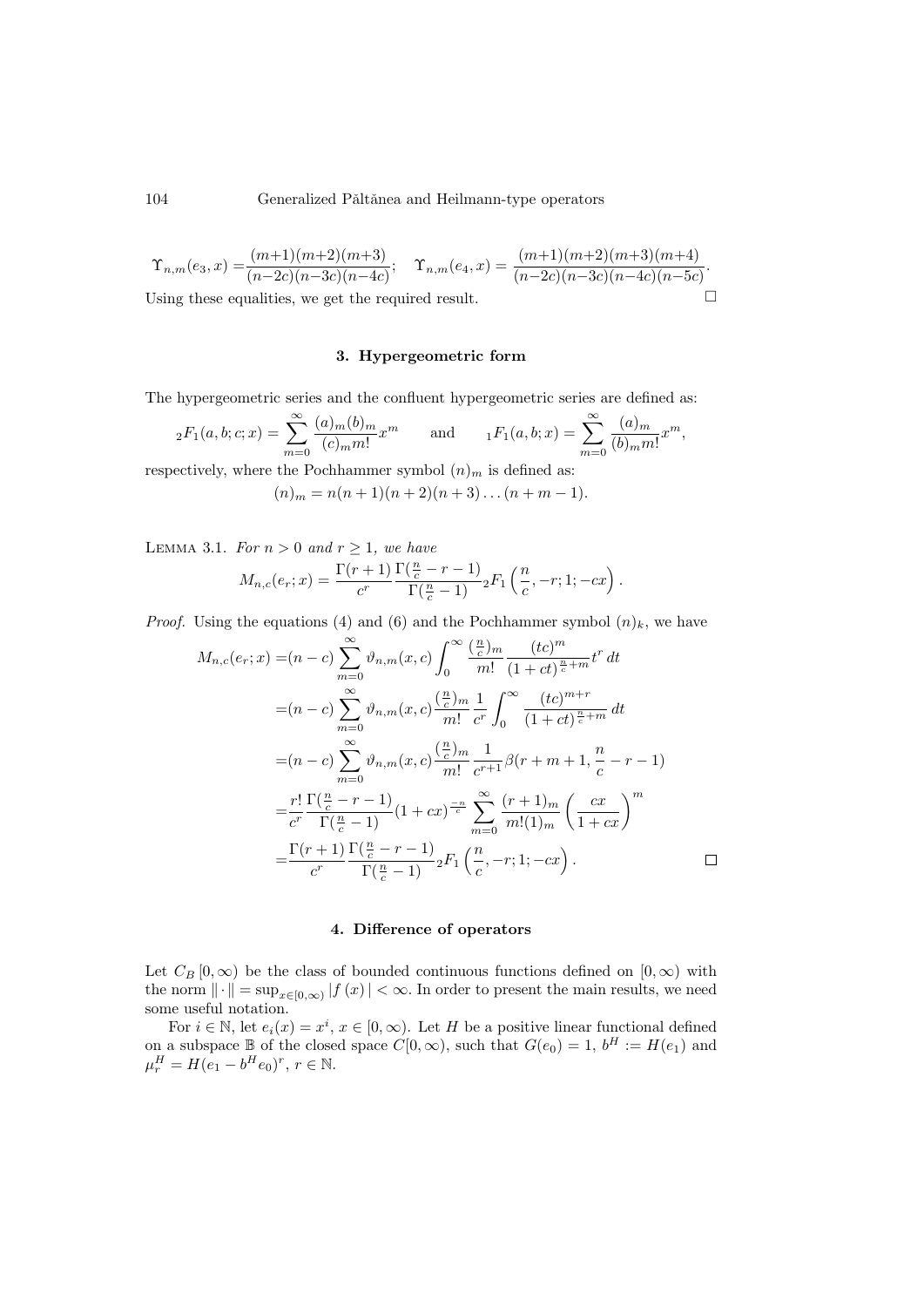Let us consider the operators [\(1\)](#page-0-1) and [\(5\)](#page-1-1). We have the following quantitative general results.

<span id="page-4-0"></span>REMARK 4.1. From the generalised Pǎltǎnea type operators  $(1)$  we have

 $\mathcal{H}_{n,m}(f) = f\left(\frac{m}{n}\right)$ n ), such that  $\mathcal{H}_{n,m}(e_0) = 1$ ,  $b^{\mathcal{H}_{n,m}} := \mathcal{H}_{n,m}(e_1)$ and  $\mathcal{H}_{n,m} = \mathcal{H}_{n,m}(e_1 - b^{\mathcal{H}_{n,m}}e_0)^r, \quad r \in \mathbb{N}.$ By simple calculations, we obtain

$$
\mathcal{H}_{n,m}(e_1) = \frac{\Gamma(m\lambda+1)}{\Gamma(m\lambda)} \frac{1}{m\lambda-c} = \frac{m\lambda}{n\lambda-c};
$$
\n
$$
\mu_2^{\mathcal{H}_{n,m}} = \mathcal{H}_{n,m} (e_1 - b^{\mathcal{H}_{n,m}} e_0)^2
$$
\n
$$
= \mathcal{H}_{n,m} \left( e_2 + \left( \frac{m\lambda}{n\lambda-c} \right)^2 e_0^2 - 2e_1 \frac{m\lambda}{n\lambda-c} \right) = \frac{m^2\lambda^2 c + m\lambda(n\lambda-c)}{(n\lambda-c)^2(n\lambda-2c)};
$$
\n
$$
\mu_4^{\mathcal{H}_{n,m}} = \mathcal{H}_{n,m} (e_1 - b^{\mathcal{H}_{n,m}} e_0)^4
$$
\n
$$
= \frac{1}{(n\lambda-c)^4 (n\lambda-2c)(n\lambda-3c)(n\lambda-4c)} \left[ -6m\lambda(c-n\lambda)^3 + 3m^4c^2\lambda^4(5c+n\lambda) + 6k^3c\lambda^3(-5c^2 + 4cn\lambda + n^2\lambda^2) + 3k^2\lambda^2(c-n\lambda)^2(7c+n\rho) \right].
$$

<span id="page-4-1"></span>REMARK 4.2. From the Hielmann type operators [\(5\)](#page-1-1), we have  $\Upsilon_{n,m}(e_0) = 1, b^{\Upsilon_{n,m}} =$  $\Upsilon_{n,m}(e_1) = \frac{m+1}{n-2c}$ . By simple calculations, we obtain

$$
\mu_2^{\Upsilon_{n,m}} = \Upsilon_{n,m} \left( e_1 - b^{\Upsilon_{n,m}} e_0 \right)^2 = \frac{cm^2 + nm + n - c}{(n - 2c)^2 (n - 3c)};
$$
\n
$$
\mu_4^{\Upsilon_{n,m}} = \frac{1}{(n - 2c)^2 (n - 3c)(n - 4c)(n - 5c)} \left[ 3c^2 m^4 (4c + n) + 6cm^3 n (4c + n) + 3m^2 n (-2c^2 + 8cn + n^2) - 6m(c - 2n)n^2 + 3(-4c^3 + 9c^2 n - 8cn^2 + 3n^3) \right].
$$

<span id="page-4-2"></span>REMARK 4.3. For positive linear functionals  $\mathcal{H}_{n,m}$  and  $\Upsilon_{n,m}$ , we estimate

$$
\delta_2^2 = \sum_{m=0}^{\infty} \vartheta_{n,m} \left( b^{\mathcal{H}_{n,m}} - b^{\Upsilon_{n,m}} \right)^2.
$$

Using Remarks [4.1](#page-4-0) and [4.2,](#page-4-1) we get

$$
\delta_2^2 = \sum_{m=0}^{\infty} \vartheta_{n,m} \left( \frac{m\lambda}{n\lambda - c} - \frac{m+1}{n-2c} \right)^2
$$
  
= 
$$
\frac{1}{(n\lambda - c)^2 (n-2c)^2} \sum_{m=0}^{\infty} \vartheta_{n,m} (m\lambda(n-2c) - (m+1)(n\lambda - c))^2
$$
  
= 
$$
\frac{1}{(n\lambda - c)^2 (n-2c)^2} \sum_{m=0}^{\infty} \frac{(n/c)_m}{m!} \frac{(cx)^m}{(1+cx)^{n/c+m}}
$$
  
\$\times [c^2\lambda^2 (1-2\lambda)^2 - 2ck(-1+2\lambda)(c-n\lambda) + (c-n\lambda)^2]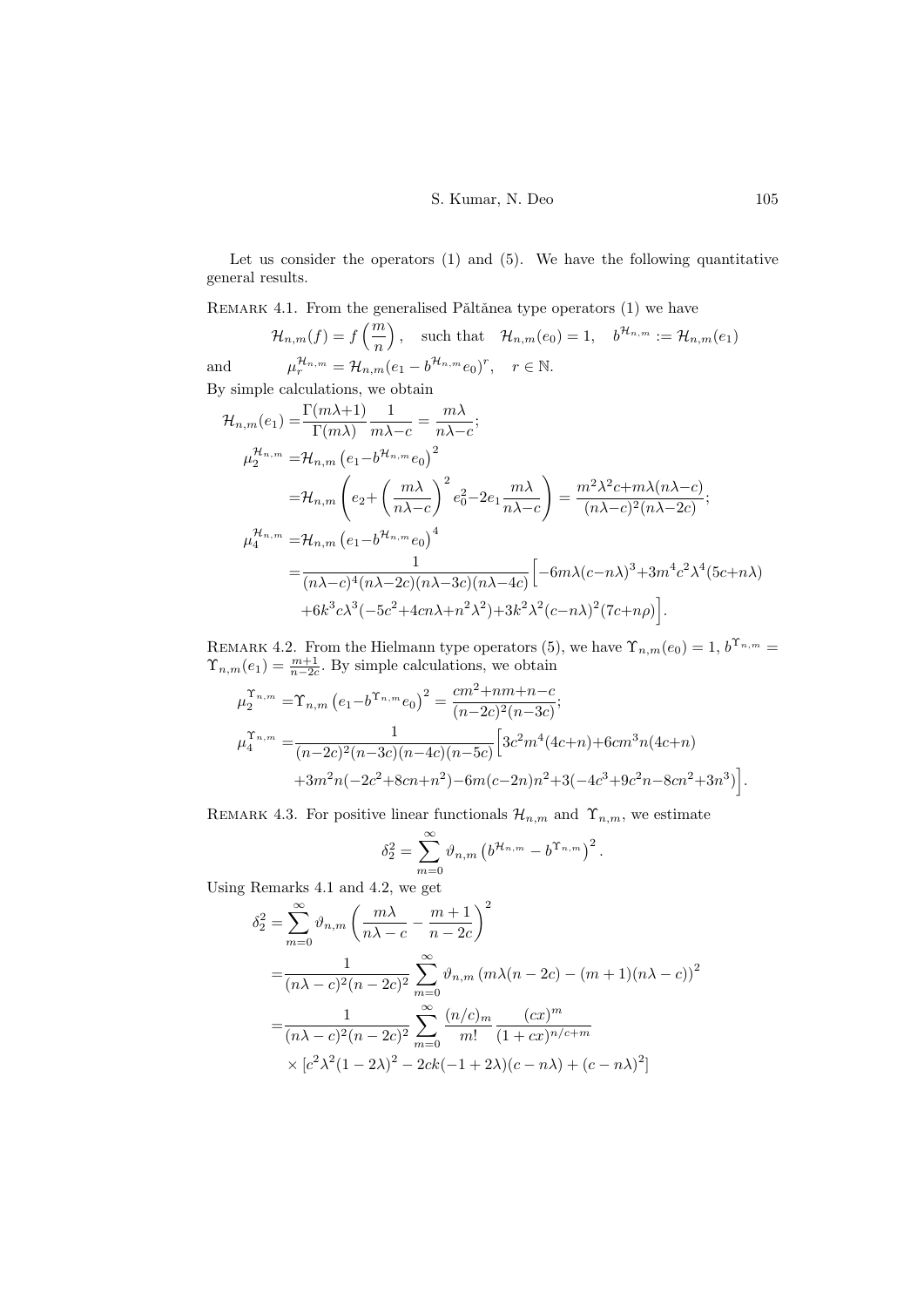106 Generalized Pǎltǎnea and Heilmann-type operators

$$
=\frac{nx(1+cx+nx)c^2(1-2\lambda)^2-2nxc(-1+2\lambda)(c-n\lambda)+(c-n\lambda)^2}{(n\lambda-c)^2(n-2c)^2}.
$$

<span id="page-5-1"></span>REMARK 4.4. For positive linear functionals  $\mathcal{H}_{n,m}$  and  $\Upsilon_{n,m}$ , with the help of Remarks [4.1](#page-4-0) and [4.2,](#page-4-1) we estimate

$$
\alpha(x) = \frac{1}{2} \sum_{m=0}^{\infty} \vartheta_{n,m}(x) \left( \mu_2^{H_{n,m}} + \mu_2^{T_{n,m}} \right)
$$
  
\n
$$
= \frac{1}{2} \sum_{m=0}^{\infty} \vartheta_{n,m}(x) \left( \frac{m^2 \lambda^2 c + m \lambda (n \lambda - c)}{(n \lambda - c)^2 (n \lambda - 2c)} + \frac{cm^2 + nm + n - c}{(n - 2c)^2 (n - 3c)} \right)
$$
  
\n
$$
= \frac{1}{2(n \lambda - c)^2 (n \lambda - 2c)(n - 2c)^2 (n - 3c)}
$$
  
\n
$$
\times \sum_{m=0}^{\infty} \vartheta_{n,m}(x) \left( cm^2 \left( -11cn^2 \lambda^2 + n^3 \lambda^2 (1 + \lambda) + c^2 n \lambda (5 + 16\lambda) - 2c^3 (1 + 6\lambda^2) \right) \right)
$$
  
\n
$$
+ m \left( 12c^4 \lambda + n^4 \lambda^2 (1 + \lambda) + 4c^2 n^2 \lambda (3 + 4\lambda) - cn^3 \lambda (1 + 11\lambda) - 2c^3 n (1 + 8\lambda + 6\lambda^2) \right)
$$
  
\n
$$
+ (c - n)(c - n\lambda)^2 (2c - n\lambda)
$$
  
\n
$$
= \frac{1}{2(n - 2c)^2 (n - 3c)(n \lambda - c)^2 (n \lambda - 2c)} \left[ (c - n)(c - n\lambda)^2 (2c - n\lambda) + cnx (1 + cx + nx) (-11cn^2 \lambda^2 + n^3 \lambda^2 (1 + \lambda) + c^2 n \lambda (5 + 16\lambda)) - 2c^4 nx (1 + cx + nx) (1 + 6\lambda^2) + nx (12c^4 \lambda + n^4 \lambda^2 (1 + \lambda) + 4c^2 n^2 \lambda (3 + 4\lambda)) - cn^4 x \lambda ((1 + 11\lambda) - 2c^3 n (1 + 8\lambda + 6\lambda^2)) \right].
$$

<span id="page-5-0"></span>THEOREM 4.5. For  $n \in \mathbb{N}$ , let  $f^i \in C_B$ ,  $i \in \{0, 1, 2\}$  and  $x \in [0, \infty)$ . We have  $|(L^{\lambda}_{n,c} - M_{n,c})(f;x)| \leq ||f''||\alpha(x) + \omega(f'', \delta_1)(1 + \alpha(x)) + 2\omega(f, \delta_2),$ 

where 
$$
\alpha(x) = \frac{1}{2} \sum_{m=0}^{\infty} \vartheta_{n,m} \left( \mu_2^{\mathcal{H}_{n,m}} + \mu_2^{\Upsilon_{n,m}} \right),
$$

$$
\delta_1^2 = \frac{1}{2} \sum_{m=0}^{\infty} \vartheta_{n,m} \left( \mu_4^{\mathcal{H}_{n,m}} + \mu_4^{\Upsilon_{n,m}} \right) \text{ and } \delta_2^2 = \sum_{m=0}^{\infty} \vartheta_{n,m} \left( b^{\mathcal{H}_{n,m}} - b^{\Upsilon_{n,m}} \right)^2.
$$

Now, we establish quantitative estimates for the difference of generalized Pǎltǎnea type operators [\(1\)](#page-0-1) and Heilmann type operators [\(5\)](#page-1-1) with the help of Theorem [4.5.](#page-5-0)

THEOREM 4.6. Let  $f^i \in C_B$ ,  $i \in \{0,1,2\}$  and  $x \in [0,\infty)$ . Then for  $n \in \mathbb{N}$ , we have  $|(L^{\lambda}_{n,c} - M_{n,c})(f;x)| \leq ||f''||\alpha(x) + \omega(f'', \delta_1)(1 + \alpha(x)) + 2\omega(f, \delta_2),$ 

where

$$
\alpha(x) = \frac{1}{2(n-2c)^2(n-3c)(n\lambda-c)^2(n\lambda-2c)} \Big[ (c-n)(c-n\lambda)^2(2c-n\lambda) + cnx(1+cx+nx)(-11cn^2\lambda^2+n^3\lambda^2(1+\lambda)+c^2n\lambda(5+16\lambda)-2c^3(1+6\lambda^2)) + nx(12c^4\lambda+n^4\lambda^2(1+\lambda)+4c^2n^2\lambda(3+4\lambda)-cn^3\lambda(1+11\lambda)-2c^3n(1+8\lambda+6\lambda^2)) \Big],
$$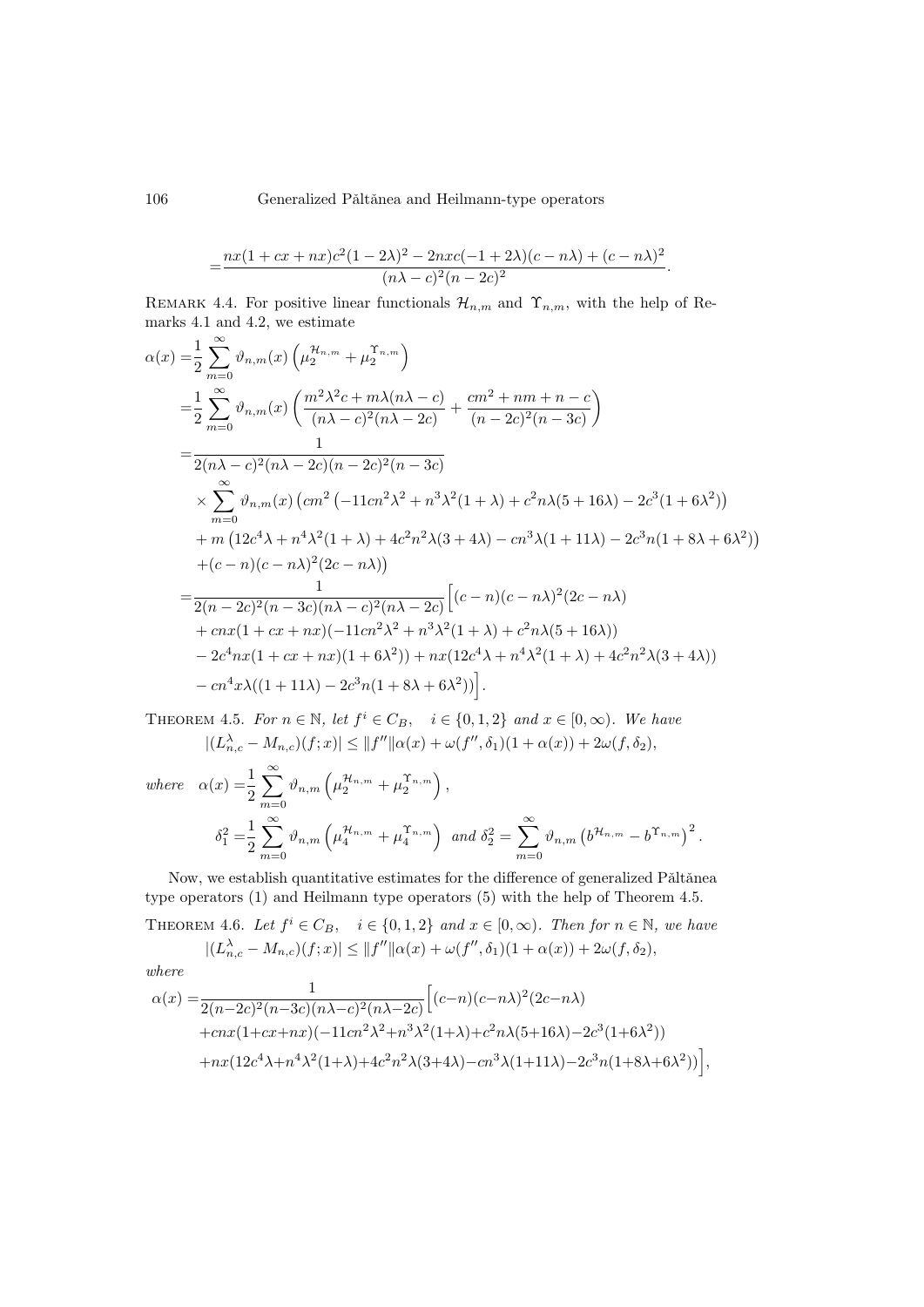S. Kumar, N. Deo 107

$$
\delta_1^2 = \frac{1}{(n-2c)^4(n-3c)(n-4c)(n-5c)(n\lambda-c)^4(n\lambda-2c)(n\lambda-3c)(n\lambda-4c)}
$$
  
 
$$
\times \left[ s_1 n \left( (n+c)(n+2c)(n+3c)x^4 + 6(n+c)(n+2c)x^3 + 7(n+c)x^2 + x \right) \right.
$$
  

$$
+ s_2 n x \left( 1+3cx+3nx+2c^2x^2+3cnx^2+n^2x^2 \right) + s_3 n x (1+cx+nx) + s_4 nx + s_5 \right],
$$
  

$$
\delta_2^2 = \frac{nx(1+cx+nx)c^2(1-2\lambda)^2 - 2cnx(-1+2\lambda)(c-n\lambda) + (c-n\lambda)^2}{(n-2c)^2(n\lambda-c)^2},
$$

and

$$
s_1 = 3c^2 ((3c-n)(4c-n)(5c-n)(-2c+n)^4(5c\lambda^4+n\lambda^5)
$$
  
+ $(c-n\lambda)^4 (2c-n\lambda)(3c-n\lambda)(4c-n\lambda)(4c+n));$   

$$
s_2 = 6c ((3c-n)(4c-n)(5c-n)(-2c+n)^4(-5c^2\lambda^3+4cn\lambda^4+n^2\lambda^5)
$$
  
+ $(c-n\lambda)^4 (2c-n\lambda)(3c-n\lambda)(4c-n\lambda)(4cn+n^2));$   

$$
s_3 = 3 ((3c-n)(4c-n)(5c-n)(-2c+n)^4(7c^3\lambda^2-13c^2n\lambda^3+5cn^2\lambda^4+n^3\lambda^5)
$$
  
+ $(c-n\lambda)^4 (2c-n\lambda)(3c-n\lambda)(4c-n\lambda)(-2c^2n+8cn^2+n^3));$   

$$
s_4 = ((3c-n)(4c-n)(5c-n)(-2c+n)^4(-6c^3\lambda+18c^2n\lambda^2-18cn^2\lambda^3+6n^3\lambda^4)
$$
  
+ $(c-n\lambda)^4 (2c-n\lambda)(3c-n\lambda)(4c-n\lambda)(-6cn^2+12n^3))$   

$$
s_5 = 3(-4c^3+9c^2n-8cn^2+3n^3)(c-n\lambda)^4(2c-n\lambda)(3c-n\lambda)(4c-n\lambda).
$$

*Proof.* By direct computation, using Remarks [4.1,](#page-4-0) [4.2](#page-4-1) and [4.3.](#page-4-2)  $\Box$ 

THEOREM4.7 ([\[9\]](#page-8-14)). It  $f \in C_B[0,\infty)$  with  $f'' \in C_B[0,\infty)$ , then  $|(L_{n,c}^{\lambda} - M_{n,c}) (f; x)| \leq \alpha(x) ||f''|| + 2\omega(f; \beta(x))$ 

where

$$
\alpha(x) = \frac{1}{2} \sum_{m=0}^{\infty} \vartheta_{n,m}(x) \left( \mu_2^{\mathcal{H}_{n,m}} + \mu_2^{\Upsilon_{n,m}} \right), \quad \beta(x) = \left( \sum_{m=0}^{\infty} \vartheta_{n,m}(x) \left( b^{\mathcal{H}_{n,m}} - b^{\Upsilon_{n,m}} \right)^2 \right)^{\frac{1}{2}}.
$$

The above theorem can be utilized to estimate the difference between operators [\(1\)](#page-0-1) and [\(5\)](#page-1-1).

THEOREM 4.8. It  $f \in C_B[0,\infty)$  with  $f'' \in C_B[0,\infty)$ , then  $|(L_{n,c}^{\lambda}-M_{n,c})(f;x)| \leq \alpha(x)||f''||+2\omega(f;\beta(x)),$ 

where

$$
\alpha(x) = \frac{1}{2(n-2c)^2(n-3c)(n\lambda-c)^2(n\lambda-2c)} \Big[ (c-n)(c-n\lambda)^2(2c-n\lambda) \n+ cnx(1+cx+nx)(-11cn^2\lambda^2+n^3\lambda^2(1+\lambda)+c^2n\lambda(5+16\lambda)-2c^3(1+6\lambda^2)) \n+ nx(12c^4\lambda+n^4\lambda^2(1+\lambda)+4c^2n^2\lambda(3+4\lambda)-cn^3\lambda(1+11\lambda)-2c^3n(1+8\lambda+6\lambda^2)) \Big],
$$
  
\n
$$
\beta(x) = \frac{1}{(n\lambda-c)(n-2c)} \Big( nx(1+cx+nx)c^2(1-2\lambda)^2-2nxc(-1+2\lambda)(c-n\lambda)+(c-n\lambda)^2 \Big)^{\frac{1}{2}}.
$$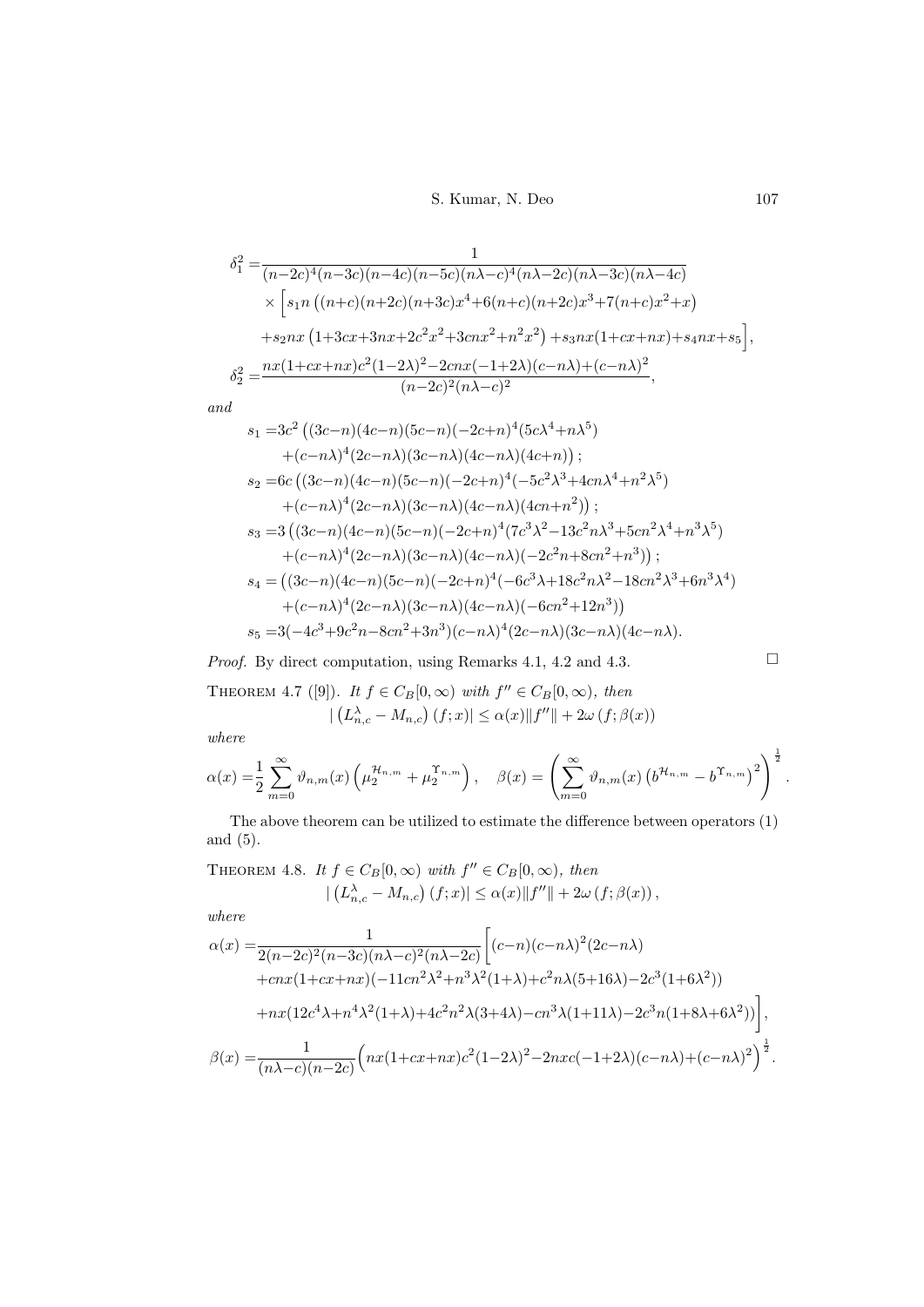*Proof.* Follows directly from Remarks [4.3](#page-4-2) and [4.4.](#page-5-1)  $\Box$ 

## 5. Estimate with K-functional

In this section, we shall estimate the approximation of operators [\(1\)](#page-0-1) and [\(5\)](#page-1-1) in terms of K-functional. Let  $\omega_2(f, \delta)$  denote the modulus of smoothness of f on the closed and bounded interval  $[0, b]$ ,  $b > 0$  and defined as:

$$
\omega_2(f, \delta) = \sup_{0 < h \le \delta} \sup_{x \in [0, \infty)} |f(x + 2h) - 2f(x + h) + f(x)|,
$$

and Peetre's K-functional is defined as:

$$
K_2(f; \delta) = \inf_{g \in C_B[0, \infty)} \{ \|f - g\| + \delta \|g''\| : g \in C_B[0, \infty) \}.
$$

Let  $C_B[0,\infty) = \{f : [0,\infty) \to \mathbb{R}; f$  is bounded and continuous}, with the norm  $||f|| = \sup_{x \in [0,\infty)} |f(x)|$  and  $W^2 = \{f \in C_B [0,\infty) : f', f'' \in C_B [0,\infty)\}.$ 

A relation between the second order modulus of smoothness and Peetre's Kfunctional is given by:  $K_2(f; \delta) \leq C_0 \omega_2(f; \delta)$ , where  $C_0$  is an absolute constant. Now, we suppose that  $W^2 \subset D$ .

<span id="page-7-0"></span>THEOREM 5.1 ([4]). Let 
$$
f \in D \cap C_B[0, \infty)
$$
 and  $f' \in C_B[0, \infty)$ . Then  
\n
$$
|\left(L_{n,c}^{\lambda} - M_{n,c}\right)(f; x)| \le 4K_2 \left(f: \frac{1}{8}\eta(x)\right) + ||f'||\mu(x),
$$

where  
\n
$$
\eta(x) = \sum_{m=0}^{\infty} \vartheta_{n,m}(x) \left( \mu_2^{\mathcal{H}_{n,m}} + \mu_2^{\Upsilon_{n,m}} \right),
$$
\n
$$
\text{and} \qquad \qquad \mu(x) = \sum_{m=0}^{\infty} \vartheta_{n,m} |b^{\mathcal{H}_{n,m}} - b^{\Upsilon_{n,m}}| \le \sum_{m=0}^{\infty} \vartheta_{n,m} |b^{\mathcal{H}_{n,m}}| + |b^{\Upsilon_{n,m}}|.
$$

Now, we give an important result in terms of K-functional from Theorem [5.1.](#page-7-0)

THEOREM 5.2. Let 
$$
f \in D \cap C_B[0, \infty)
$$
 and  $f' \in C_B[0, \infty)$ . For  $n > \max\{\frac{c}{\lambda}, 2c\}$ , we have  
\n
$$
\left| \left( L_{n,c}^{\lambda} - M_{n,c} \right) (f; x) \right| \le 4K_2 \left( f : \frac{1}{4} \alpha(x) \right) + ||f'|| \left( \frac{n\lambda(1+2nx) - nx(1+2\lambda) - c}{(n-2c)(n\lambda - c)} \right),
$$
\nwhere

$$
\alpha(x) = \frac{1}{2(n-2c)^2(n-3c)(n\lambda-c)^2(n\lambda-2c)} \Big[ (c-n)(c-n\lambda)^2(2c-n\lambda) + cnx(1+cx+nx)(-11cn^2\lambda^2+n^3\lambda^2(1+\lambda)+c^2n\lambda(5+16\lambda)-2c^3(1+6\lambda^2)) + nx(12c^4\lambda+n^4\lambda^2(1+\lambda)+4c^2n^2\lambda(3+4\lambda)-cn^3\lambda(1+11\lambda)-2c^3n(1+8\lambda+6\lambda^2)) \Big],
$$

*Proof.* For  $f \in D \cap C_B[0,\infty)$  and  $n > 2c, n \lambda > c$ , using operators [\(1\)](#page-0-1) and [\(5\)](#page-1-1), we have

$$
\mu(x) \le \sum_{m=0}^{\infty} \vartheta_{n,m}(x) |b^{\mathcal{H}_{n,m}}| + |b^{\Upsilon_{n,m}}| \le \sum_{m=0}^{\infty} \vartheta_{n,m}(x) \left(\frac{m\lambda}{n\lambda - c} + \frac{m+1}{n-2c}\right)
$$